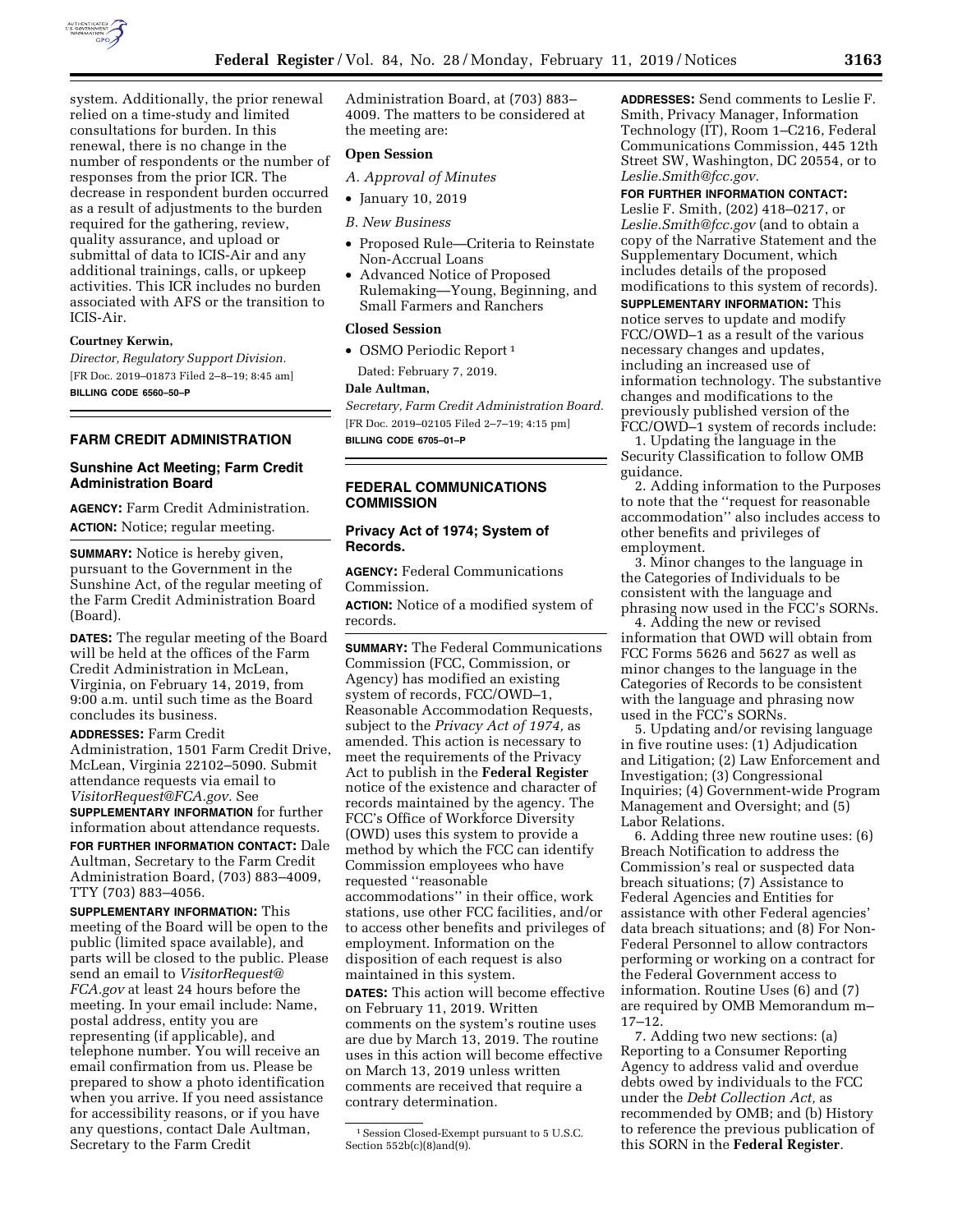The system of records is also updated to reflect various administrative changes related to the system managers and system addresses; policy and practices for storage and retrieval of the information; administrative, technical, and physical safeguards; and updated notification, records access, and contesting records procedures.

# **SYSTEM NAME AND NUMBER**

## **FCC/OWD–1, Reasonable Accommodation Requests.**

**SECURITY CLASSIFICATION:**  Unclassified.

## **SYSTEM LOCATION:**

Office of Workplace Diversity (OWD), 445 12th Street SW, Federal Communications Commission (FCC), Washington, DC 20554.

#### **SYSTEM MANAGER(S):**

Office of Workplace Diversity (OWD), 445 12th Street SW, Federal Communications Commission (FCC), Washington, DC 20554; and/or Security Operations Center, Federal Communications Commission (FCC), 445 12th Street SW, Washington, DC 20554.

#### **AUTHORITY FOR MAINTENANCE OF THE SYSTEM:**

Executive Order (E.O.) 13164, *Establishing Procedures to Facilitate the Provision of Reasonable Accommodation;* EEOC, *Enforcement Guidance on Reasonable Accommodation and Undue Hardship Under the Americans with Disabilities Act,* 29 CFR part 1615; *Rehabilitation Act of 1973,* 29 U.S.C. 12101 *et seq.;* 29 CFR 1630.

### **PURPOSE(S) OF THE SYSTEM:**

This system provides a method by which the FCC can identify Commission employees who have requested ''reasonable accommodations'' in their office, work stations, other FCC facilities, and/or to access other benefits and privileges of employment. Information on the disposition of each request is also maintained in this system.

#### **CATEGORIES OF INDIVIDUALS COVERED BY THE SYSTEM:**

The categories of records in this system are FCC employees (including, but not limited to full-time and parttime Commission employees, temporary hires, interns, and co-op students.) who have requested reasonable accommodations in their office or workstation or other FCC facility.

## **CATEGORIES OF RECORDS IN THE SYSTEM:**

The categories of records in this system include but are not limited to the information that FCC employees (including, but not limited to full time, part time, temporary hires, interns, and co-op students) must provide by submitting FCC Forms 5626 and 5627.

(a) FCC Form 5626, ''Request for Reasonable Accommodations,'' includes but is not limited to:

1. Applicant/employee's name, phone number, email address; employee's office, supervisor's name and phone number; and date of request;

2. Type of accommodation(s) requested;

3. Reason for request;

4. Specific information regarding condition, including but not limited to the characteristics of impairment, job function difficulties, current limitation(s), past accommodation(s), specific accommodation(s), permanent or temporary condition(s); and signatures of applicant and receiving official; and

5. FCC–ACC Number (reasonable accommodations number).

(b) FCC Form 5627, ''Medical Consent Form,'' includes, but is not limited to the applicant's name, address, phone, signature, and date.

(c) Supporting documentation and related materials that substantiate an applicant's request for ''reasonable accommodations.''

#### **RECORD SOURCE CATEGORIES:**

The sources for the information in this system include, but are not limited to FCC employees and applicants (including, but not limited to full-time and part-time Commission employees, temporary hires, interns, and co-op students), who have submitted FCC Forms 5626 and 5627 to request ''reasonable accommodations'' in their office, workstation, other FCC facilities, and/or to access other benefits and privileges of employment.

#### **ROUTINE USES OF RECORDS MAINTAINED IN THE SYSTEM, INCLUDING CATEGORIES OF USERS AND PURPOSES OF SUCH USES:**

In addition to those disclosures generally permitted under 5 U.S.C. 552a(b) of the Privacy Act, all or a portion of the records or information contained in this system may be disclosed to authorized entities, as is determined to be relevant and necessary, outside the FCC as a routine use pursuant to 5 U.S.C. 552a(b)(3) as follows.

1. Adjudication and Litigation—To disclose information to the Department of Justice (DOJ), or other administrative bodies before which the FCC is authorized to appear, when: (a) The FCC or any component thereof; or (b) any employee of the FCC in his or her

official capacity; or (c) any employee of the FCC in his or her individual capacity where DOJ or the FCC has agreed to represent the employee; or (d) the United States is a party to litigation or has an interest in such litigation, and the use of such records by DOJ or the FCC is deemed by the FCC to be relevant and necessary to the litigation.

2. Law enforcement and Investigation—To disclose pertinent information to the appropriate Federal, State, or local agency responsible for investigating, prosecuting, enforcing, or implementing a statute, rule, regulation, or order, where the FCC becomes aware of an indication of a violation or potential violation of civil or criminal law or regulation.

3. Congressional Inquiries—To provide information to a Congressional office from the record of an individual in response to an inquiry from the Congressional office made at the request of that individual.

4. Government-wide Program Management and Oversight—To disclose information to the National Archives and Records Administration (NARA) for use in its records management inspections; to the Government Accountability Office (GAO) for oversight purposes; to the Department of Justice (DOJ) to obtain that department's advice regarding disclosure obligations under the *Freedom of Information Act* (FOIA); or to the Office of Management and Budget (OMB)to obtain that office's advice regarding obligations under the Privacy Act.

5. Labor Relations—To officials of labor organizations recognized under 5 U.S.C. Chapter 71 upon receipt of a formal request and in accord with the conditions of 5 U.S.C. 7114 when relevant and necessary to their duties of exclusive representation concerning personnel policies, practices, and matters affecting working conditions.

6. Breach Notification—To appropriate agencies, entities, and persons when (a) the Commission suspects or has confirmed that there has been a breach of the system of records; (b) the Commission has determined that as a result of the suspected or confirmed compromise there is a risk of harm to individuals, the Commission (including its information systems, programs, and operations), the Federal Government, or national security; and (c) the disclosure made to such agencies, entities, and persons is reasonably necessary to assist in connection with the Commission's efforts to respond to the suspected or confirmed breach or to prevent, minimize, or remedy such harm.